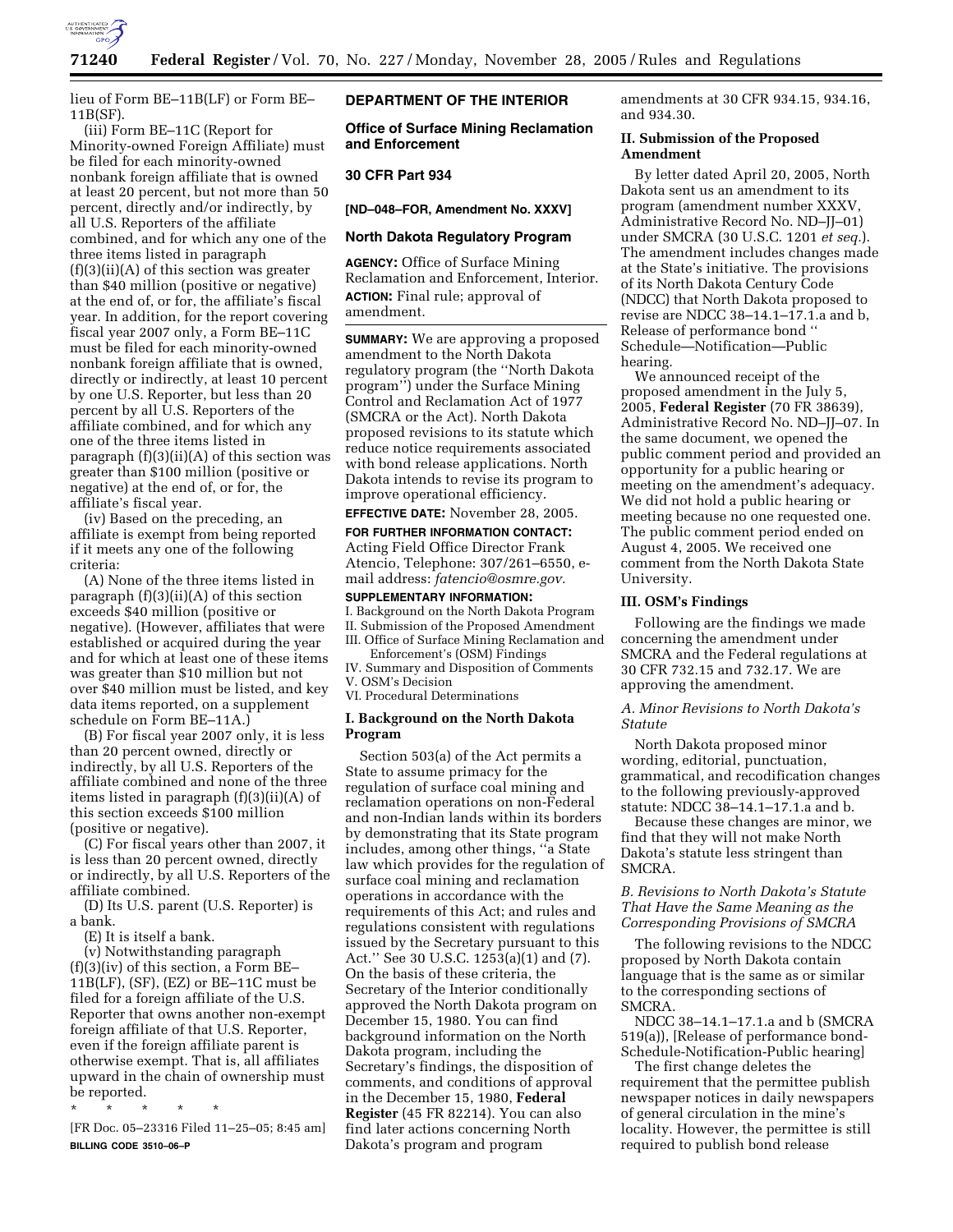notices, once a week for four consecutive weeks, in the official county newspaper where the bond release tract is located. SMCRA requires that the bond release notice be published in a newspaper of general circulation in the locality of the mine. The publication of the notice in the official county newspaper where the bond release is located is consistent with that provision.

The second change in this amendment deletes the language that requires the permittee to send bond release notices to subsurface owners of tracts proposed for bond release. Mining companies will still be required to send bond release notices to surface owners of the bond release tract and the adjoining property owners. This is consistent with the Federal counterpart in SMCRA that requires applicants to submit as part of any bond release application copies of letters which the applicant has sent to adjoining landowners and others in the locality in which the mining took place notifying such entities of the applicant's intention to seek bond release.

Because this North Dakota statute change contains language that is the same as or similar to SMCRA, we find that it is no less stringent than SMCRA.

# **IV. Summary and Disposition of Comments**

#### *Public Comments*

We asked for public comments on the amendment (Administrative Record No. ND–JJ–03). North Dakota State University replied on May 18, 2005, that it agreed with the amendment (Amendment Record No. ND–JJ–04).

# **Federal Agency Comments**

Under 30 CFR 732.17(h)(11)(i) and section 503(b) of SMCRA, we requested comments on the amendment from various Federal agencies with an actual or potential interest in the North Dakota program (Administrative Record No. ND–JJ–03). Two Federal agencies (U.S. Natural Resources Conservation Service and U.S. Geological Survey) sent us letters (May 23, 2005 and June 7, 2005, respectively) stating that they had no comments.

# *Environmental Protection Agency (EPA) Concurrence and Comments*

Under 30 CFR 732.17(h)(11)(i) and (ii), we are required to get concurrence from EPA for those provisions of the program amendment that relate to air or water quality standards issued under the authority of the Federal Water Pollution Control Act (33 U.S.C. 1251 *et seq.*) or the Clean Air Act (42 U.S.C. 7401 *et seq.*).

None of the revisions that North Dakota proposed to make in this amendment pertains to air or water quality standards. Therefore, we did not ask EPA to concur on the amendment.

### *State Historic Preservation Officer (SHPO) and the Advisory Council on Historic Preservation (ACHP)*

Under 30 CFR 732.17(h)(4), we are required to request comments from the SHPO and ACHP on amendments that may have an effect on historic properties. On April 25, 2005, we requested comments on North Dakota's amendment (Administrative Record No. ND–JJ–03), but neither SHPO or ACHP responded to our request.

#### **V. OSM's Decision**

Based on the above findings, we approve North Dakota's April 20, 2005, amendment.

To implement this decision, we are amending the Federal regulations at 30 CFR Part 934, which codify decisions concerning the North Dakota program. We find that good cause exists under 5 U.S.C. 553(d)(3) to make this final rule effective immediately. Section 503(a) of SMCRA requires that the State's program demonstrates that the State has the capability of carrying out the provisions of the Act and meeting its purposes. Making this regulation effective immediately will expedite that process. SMCRA requires consistency of State and Federal standards.

# **VI. Procedural Determinations**

#### *Executive Order 12630—Takings*

This rule does not have takings implications. This determination is based on the analysis performed for the counterpart Federal regulation.

# *Executive Order 12866—Regulatory Planning and Review*

This rule is exempted from review by the Office of Management and Budget (OMB) under Executive Order 12866 (Regulatory Planning and Review).

### *Executive Order 12988—Civil Justice Reform*

The Department of the Interior has conducted the reviews required by section 3 of Executive Order 12988 and has determined that this rule meets the applicable standards of subsections (a) and (b) of that section. However, these standards are not applicable to the actual language of State regulatory programs and program amendments because each program is drafted and promulgated by a specific State, not by OSM. Under sections 503 and 505 of SMCRA (30 U.S.C. 1253 and 1255) and the Federal regulations at 30 CFR

730.11, 732.15, and 732.17(h)(10), decisions on proposed State regulatory programs and program amendments submitted by the States must be based solely on a determination of whether the submittal is consistent with SMCRA and its implementing Federal regulations and whether the other requirements of 30 CFR Parts 730, 731, and 732 have been met.

### *Executive Order 13132—Federalism*

This rule does not have Federalism implications. SMCRA delineates the roles of the Federal and State governments with regard to the regulation of surface coal mining and reclamation operations. One of the purposes of SMCRA is to ''establish a nationwide program to protect society and the environment from the adverse effects of surface coal mining operations." Section  $503(a)(1)$  of SMCRA requires that State laws regulating surface coal mining and reclamation operations be ''in accordance with'' the requirements of SMCRA, and section 503(a)(7) requires that State programs contain rules and regulations ''consistent with'' regulations issued by the Secretary pursuant to SMCRA.

# *Executive Order 13175—Consultation and Coordination With Indian Tribal Governments*

In accordance with Executive Order 13175, we have evaluated the potential effects of this rule on Federally recognized Indian Tribes and have determined that the rule does not have substantial direct effects on one or more Indian Tribes, on the relationship between the Federal government and Indian Tribes, or on the distribution of power and responsibilities between the Federal government and Indian Tribes. The rule does not involve or affect Indian Tribes in any way.

# *Executive Order 13211—Regulations That Significantly Affect The Supply, Distribution, or Use of Energy*

On May 18, 2001, the President issued Executive Order 13211 which requires agencies to prepare a Statement of Energy Effects for a rule that is (1) considered significant under Executive Order 12866, and (2) likely to have a significant adverse effect on the supply, distribution, or use of energy. Because this rule is exempt from review under Executive Order 12866 and is not expected to have a significant adverse effect on the supply, distribution, or use of energy, a Statement of Energy Effects is not required.